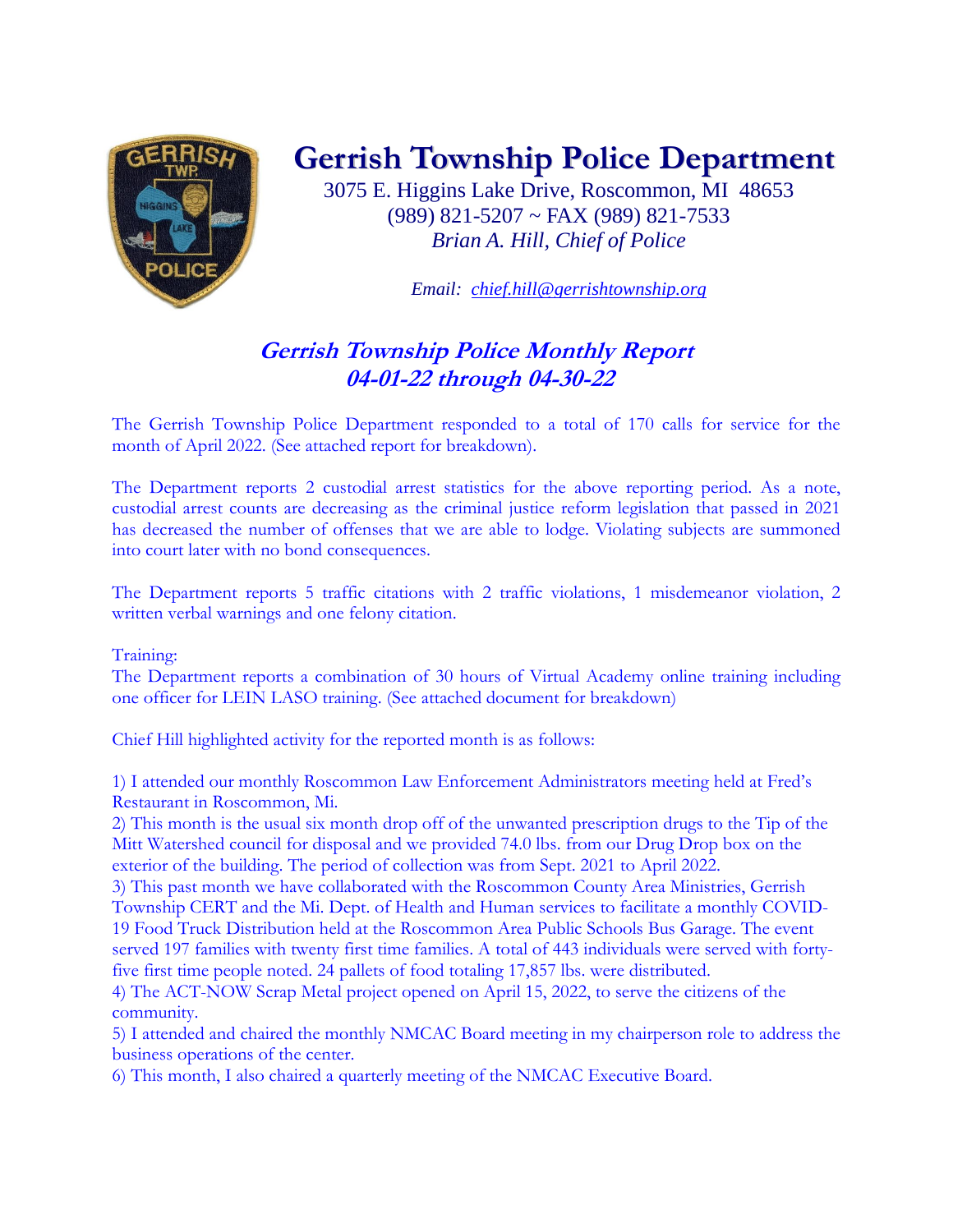7) Also, I chaired a Strategic Planning Meeting of the NMCAC Board for the purposes of gathering information for the Strategic Plan being composed by Omni Tech for the Center. We are hoping to create a 3-year plan to follow to oversee the operations of the center, its finances and direction.

8) I also met with the Executive Director of the NMCAC to review health insurance, retirement, short term/long term disabilities options on behalf of the Executive Board for the center to determine a recommendation to the full board soon.

9) This month we hired Officer Andrew Taylor as a full-time probationary Police Officer to fill our vacant position that has been vacant since September 2021.

10) I attended the ACT-NOW Executive Board Meeting in my advisory role to continue to further our Police/Community partnership.

11) I attended the NMCAC Multi-disciplinary team meeting that reviews current statuses on child abuse/neglect and CSC in our area.

12) Additionally, I have begun work on the 2023-2024 budget for the June 2022 meeting as well.

13) This month saw the issuance of 2 dock permits which is behind our usual amount for the month of April each year. This is due to the weather having been less than conducive to dock placement. 14) I attended the monthly work session and presented our department operational updates at that time for the month of April.

15) I attended the Northern Michigan Association of Chiefs of Police meeting held in Mackinaw City in my board member role in the organization.

16) This month, Officer Eric Muszynski trained to replace Lt Patchin as the Department's Law Enforcement Information Network (LEIN) Local Agency Security Officer (LASO). This position monitors internal usage of the LEIN by the users in our department to assure we are complying with LEIN policy and procedures.

17) The department assisted the Roscommon County Sheriff Department with handing out Hams instead of tickets for the Easter Holiday. This is a the first one done at Easter with the Roscommon Congregational Church donating the hams for the project. A great collaborative by all!

18) I attended the regular meeting of the Gerrish Township Board as required.

19) I attended and chaired the 911 Technical Advisory Committee (911 TAC) in my chairperson role to discuss issues of procedure/policy for the center. The board usually meets quarterly to manage any issues that may arise to assist the 911 Director.

20) I reviewed two Legislative Bills and reported my recommendations to the MACP Legislative Board for their approval. I submitted them ahead of the meeting as I had a meeting conflict this month to attend.

21) Officer Eric Muszynski trained Officer Andrew Taylor in the use and operation of our X2 Controlled Electronic Weapon (Taser).

22) Administrative Clerk and CPR/AED Instructor Julie Hill conducted one Family and Friends CPR Community class for the Roscommon County Victims Service Unit with a total of eight students. Additionally, she performed a BLS CPR/AED skills session for one person who resides in the Township.

23) We continue to attend the Small Rural and Tribal webinars as needed to receive the \$14,000.00 award for the body worn cameras and in-car video systems. We have passed our acceptable quote phase and are still awaiting the approval of our BWC and in car camera policy to get a contract with the grant service.

24) I met with 911 Director Stringham for the purposes of discussing the proposed Request for Information (RFI) to shore up the document before sending out to vendors to seek information about a CAD/RMS/JMS one platform solution to combine all records management within Roscommon County to one system. More to follow each month.